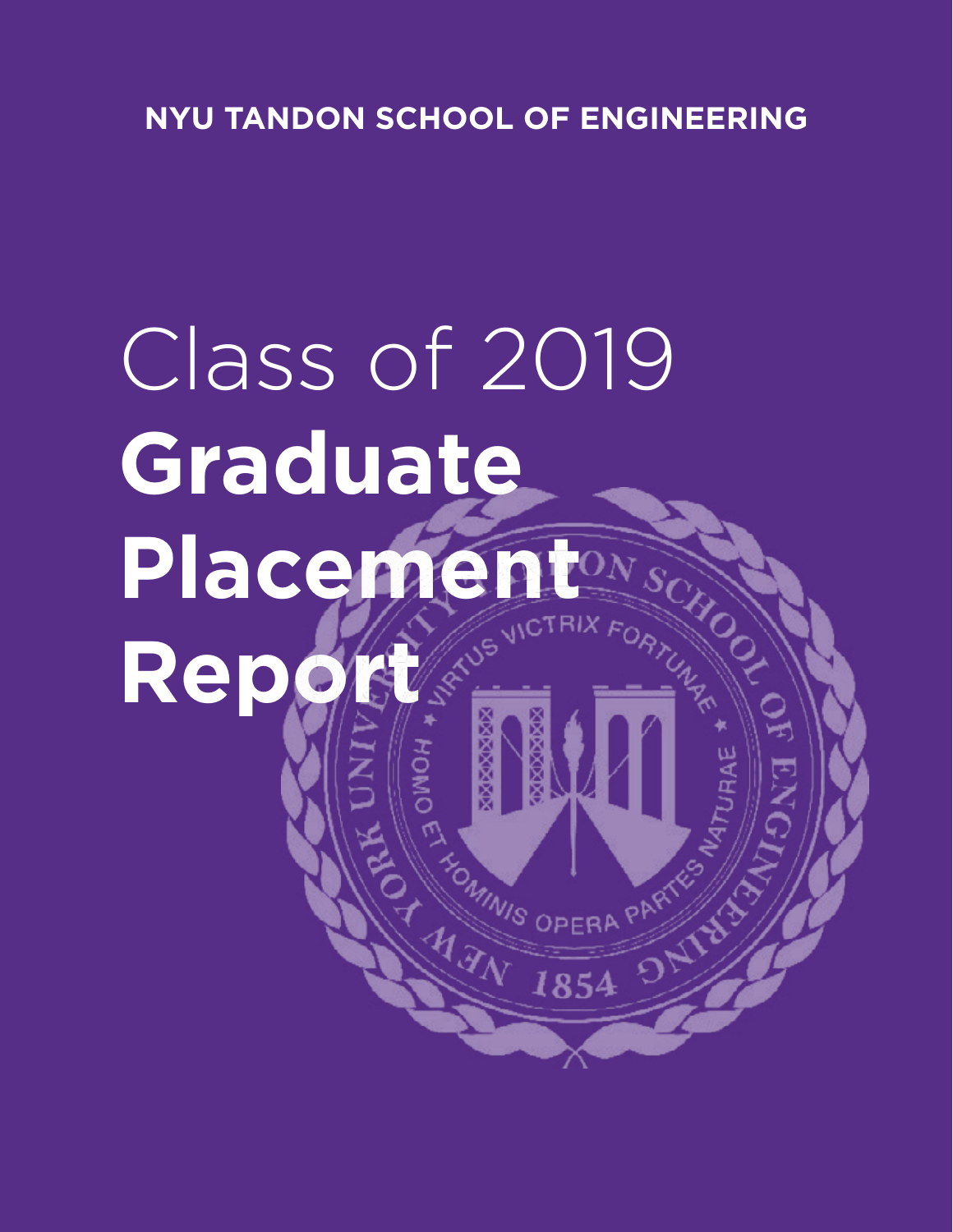

# **NYU Tandon Class of 2019 Data** M.S. Recent Grads

#### **Where will a masters degree form NYU Tandon take you? The answer is straight to some of the top companies and organizations in the world.**

Welcome to the Class of 2019 Undergraduate Placement Report, a detailed look and a celebration—of our students' accomplishment in the job market. You'll find average salaries, a breakdown by majors, and much more. NYU Tandon is educating the next generation of scientists, technologists, and engineers the world needs, and here's proof that the world agrees!

#### **TABLE OF CONTENTS**

| <b>Our Top Employers</b><br><b>Employment Locations</b> | 3      |
|---------------------------------------------------------|--------|
| Global Locations                                        | 4      |
| Domestic Locations                                      | 4      |
| <b>Employment Information by Major</b>                  |        |
| <b>MS Bioinformatics</b>                                | 5      |
| <b>MS Biology</b>                                       |        |
|                                                         |        |
| MS Biomedical Engineering                               |        |
| MS Biotechnology & Entrepreneurship                     |        |
| MS Biotechnology                                        |        |
| MS Chemical Engineering                                 | 566777 |
| MS Civil Engineering                                    |        |
| MS Computer Engineering                                 | 8<br>9 |
| MS Computer Science                                     |        |
| MS Construction Management                              | 10     |
| MS Cybersecurity                                        | 10     |
| MS Electrical Engineering                               | 11     |
| MS Environmental Engineering                            | 11     |
| <b>MS Financial Engineering</b>                         | 12     |
| MS Industrial Engineering                               | 13     |
| MS Integrated Digital Media                             | 14     |
| MS Management of Technology                             | 14     |
| MS Manufacturing Engineering                            | 16     |
| MS Mechanical Engineering                               | 16     |
| MS Mechatronics & Robotics                              | 16     |
| MS Organizational Behavior, Systems & Analytics         | 17     |
| MS Transportation Planning and Engineering              | 17     |
| <b>Knowledge Rate</b>                                   |        |
| Outcome Type                                            | 18     |

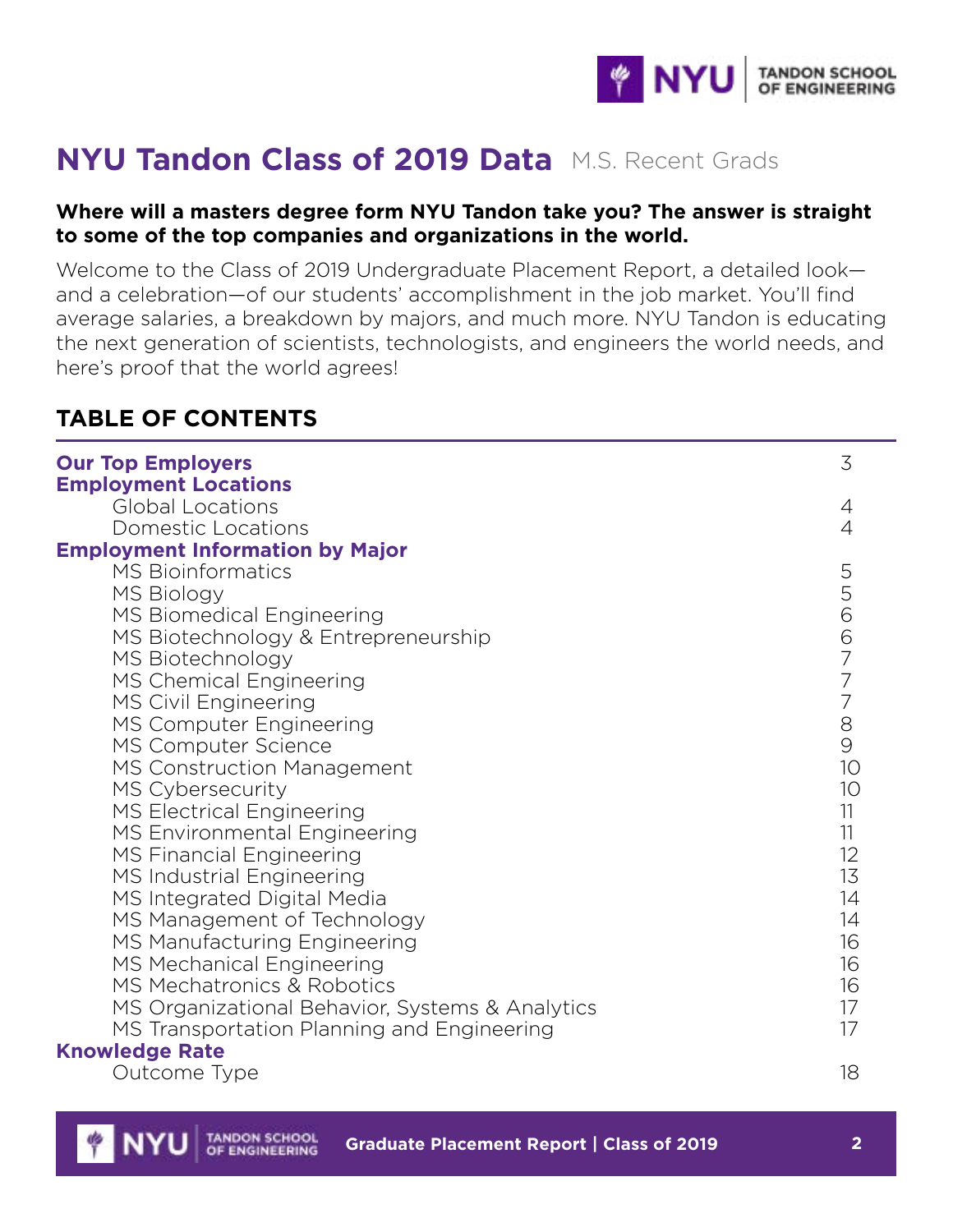

# **Our Top Employers**

\*Companies below represent a sample of organizations that hire our students

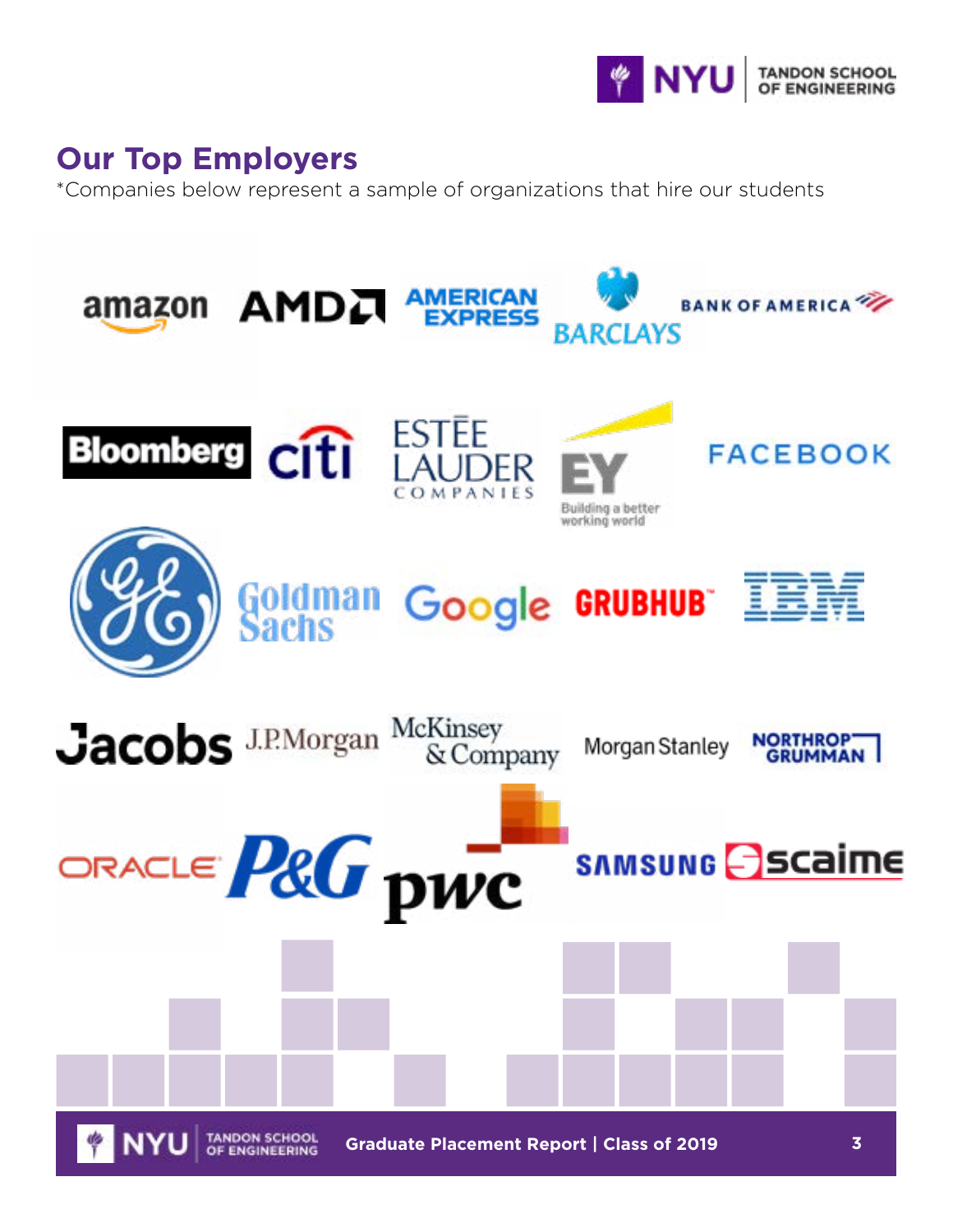

# **Employment Locations**

#### **Global Locations**



**USA: 92.95% Cambodia: 0.15% China: 5.14% Colombia: 0.29% Iceland: 0.15% India:0.15% Japan: 0.15% Kazakhstan: 0.15% Singapore: 0.15% South Korea: 0.15% Taiwan: 0.29% Turkey: 0.15% UAE: 0.15%**

#### **Domestic Locations**



#### **< 1% AL CO NH OK OR NV NM RI MT UTMD IL DC MI OH NC TN MN MS SC**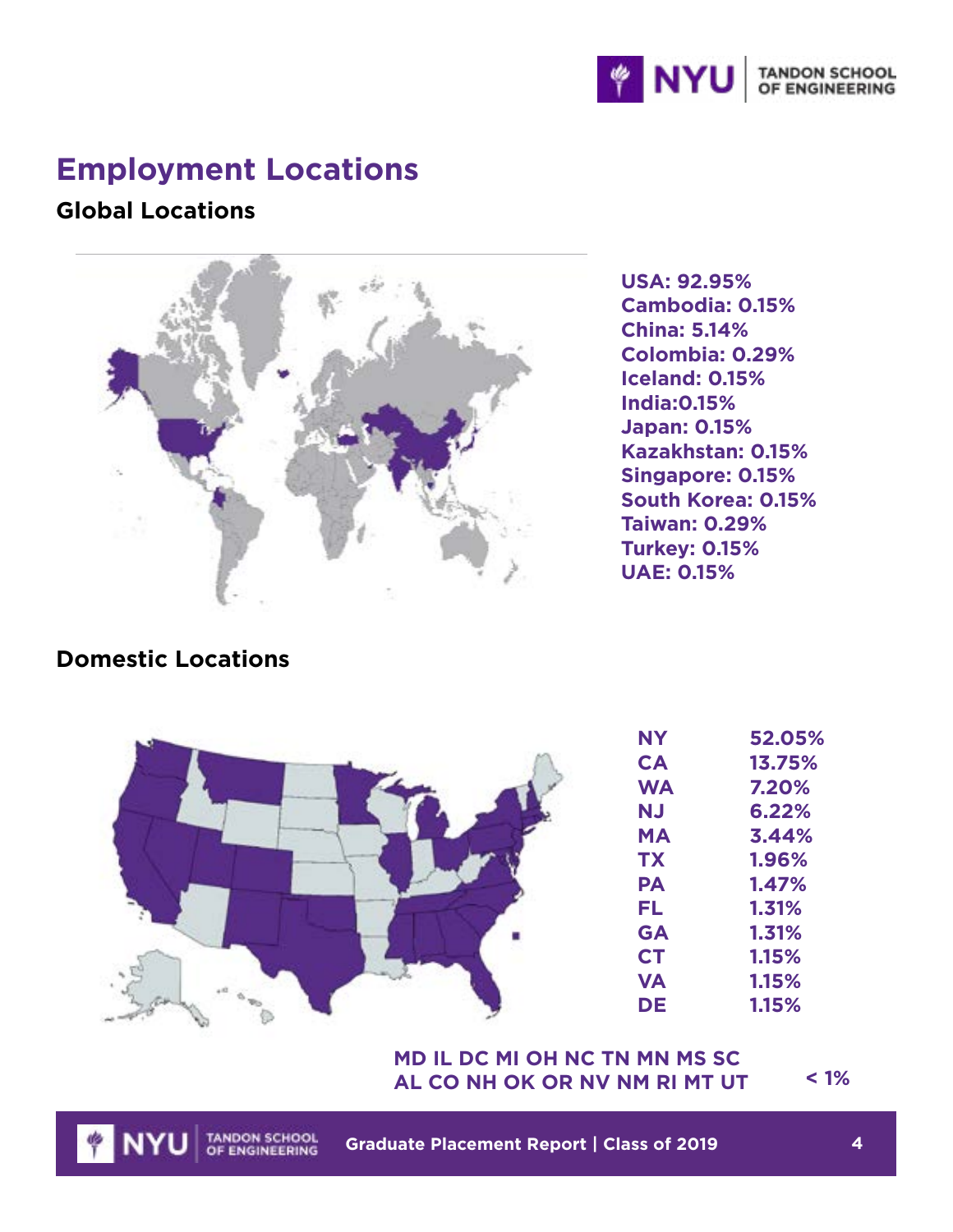

# **Employment Information by Major**

\*This report reflects only a sample of our students' employers and roles

#### **MS Bioinformatics Salary Data: \$ 76,000 - \$95,000**



Icahn School of Medicine at Mount Sinai • Memorial Sloan Kettering Cancer Center • NYU Langone Health

Biomolecular Analytics • Computational Biologist • Information Management Analyst • Research Assistant • RPB Analyst

#### **MS Biology Salary Data: \$93,000**



New York University

Director of Administration - Biology

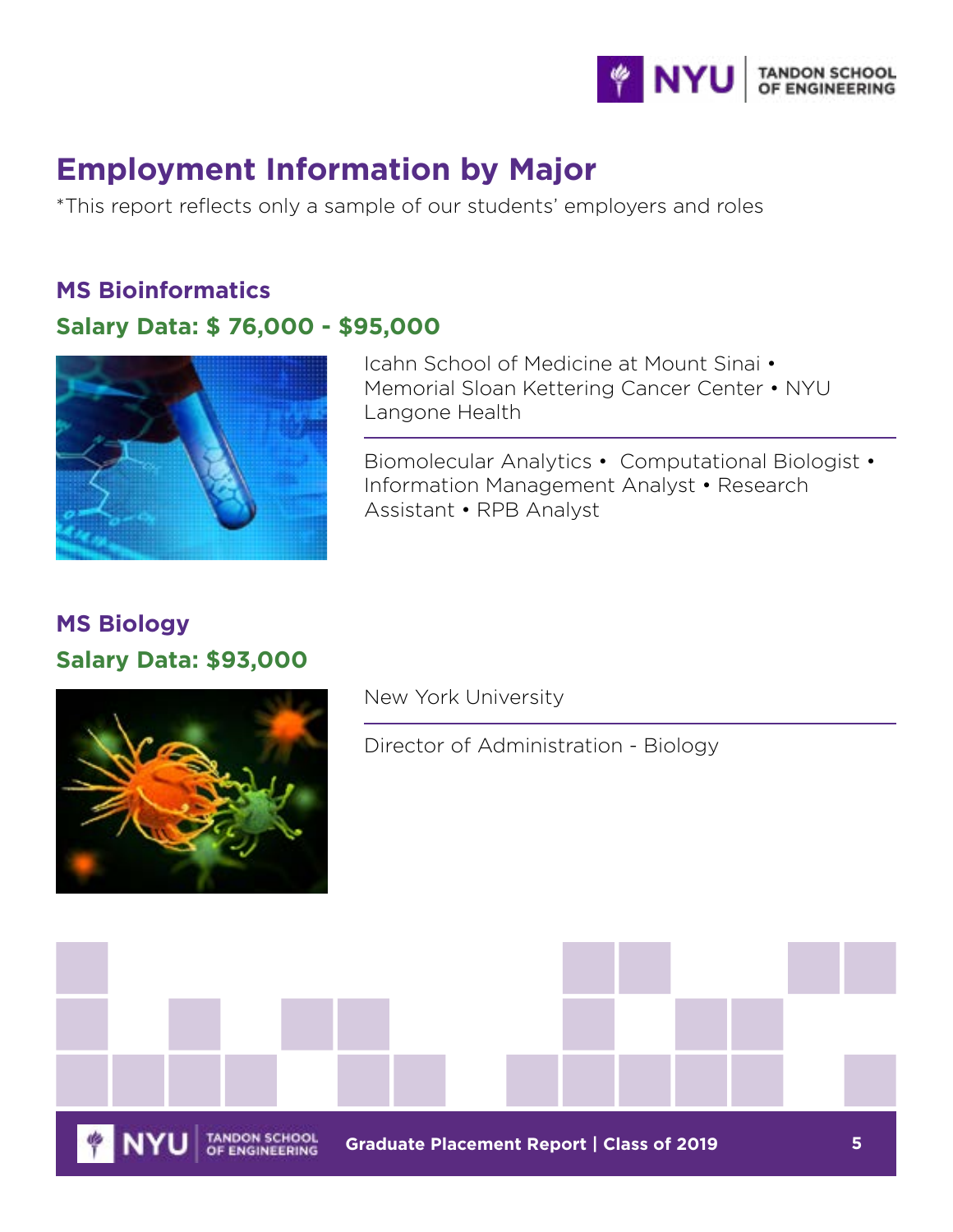

#### **MS Biomedical Engineering Salary Data: \$66,000 - \$85,000**



BD • Biokinetix • Jetblack • Johnson & Johnson Vision • Novartis Institutes for BioMedical Research • NYU Langone Health • Valiant Solutions LLC

Agile Application Developer • Client Consultant • Manufacturing Engineer • Prevention Staff Research Associate • Program Manager • Quality Systems Specialist • Scientific Associate

#### **MS Biotechnology & Entrepreneurship Salary Data: \$71,000 - \$85,000**



BR Technology LLC • Cedar Holdings • Helaina • Merck • Solvuu • Soterix Medical

Associate Scientist • Biomedical Engineer • Junior Metabolic Engineering Scientist

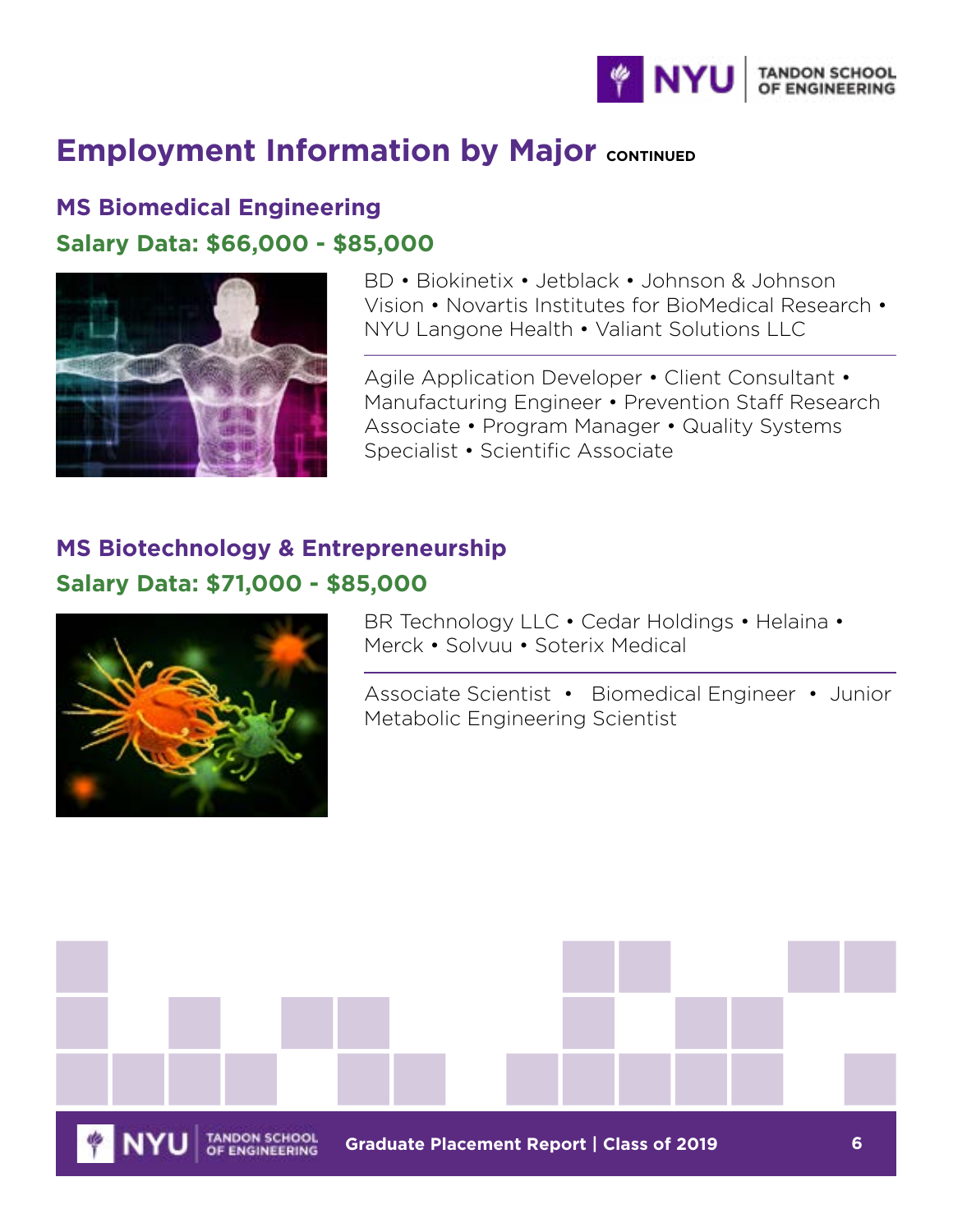

**MS Biotechnology Salary Data: \$70,000 - \$110,000**



Amabiotics • Apex Systems • Creative Biogene • Gartner • Memorial Sloan Kettering Cancer Center • Modalis Therapeutics • NYU Tandon • Sema4 • Xylyx Bio • Zikani Therapeutics

Molecular Lab Technologist • Research Technician • Research Assistant • Research Associate • Technical Support • Visiting Researcher

#### **MS Chemical Engineering Salary Data: \$77,000**



AlgiKnit • Bristol-Myers Squibb • The Chemours Company

Associate Scientist • Molecular Lab Technologist • Research Technician • Research Assistant • Research Associate

#### **MS Civil Engineering Salary Data: \$60,000 - \$100,000+**



AECOM • ARCPlus • Capital Concrete NY Inc. • Cummings • J.P. Morgan • NYC Department of Transportation • Pravco • Stantec • The LiRo Group • Turner Construction • WSP

Analyst • Assistant Civil Engineer • Assistant Project Manager • BIM Modeler • Cost Manager • Structural Engineer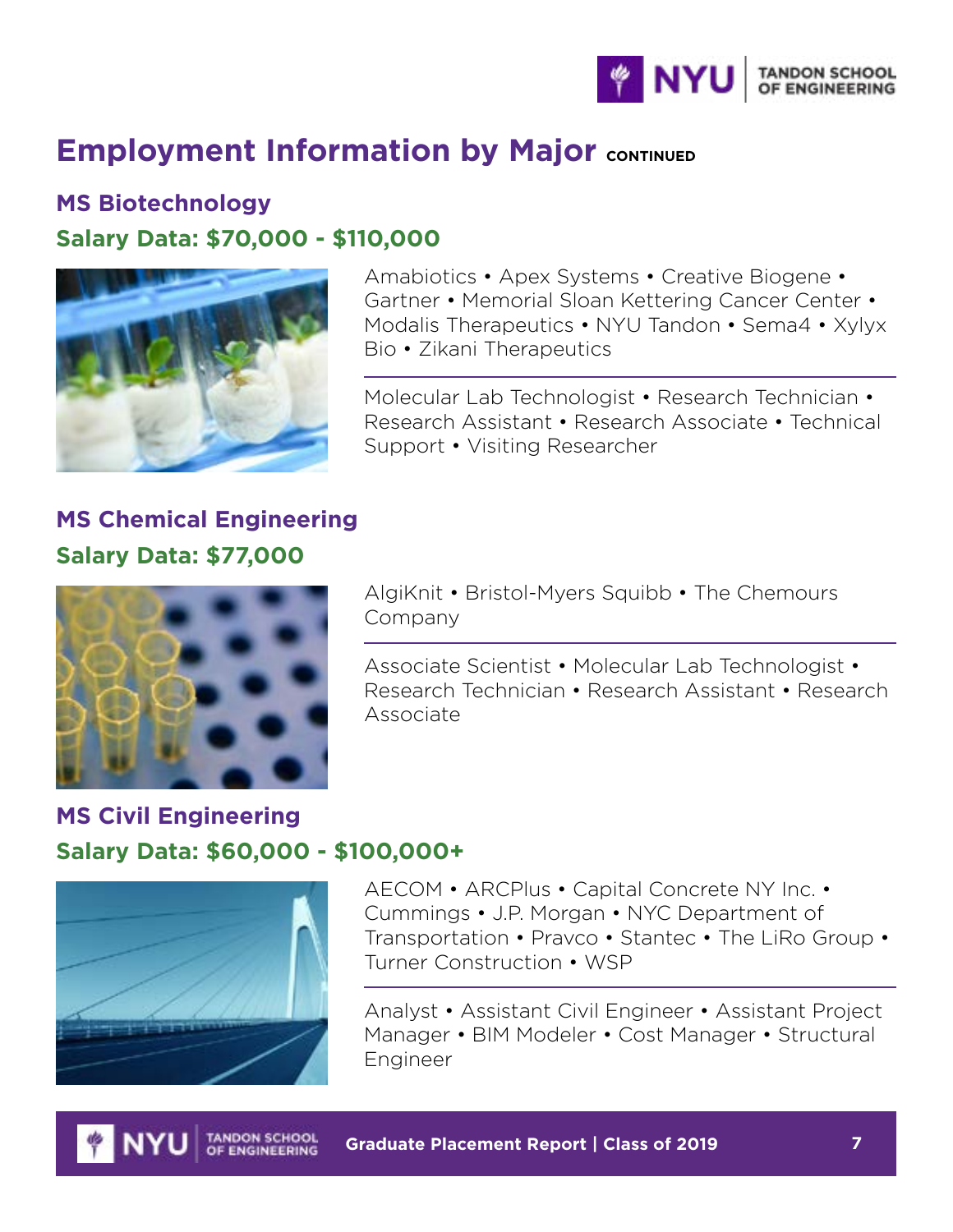

#### **MS Computer Engineering**

#### **Salary Data: \$92,700 - \$120,000 (+ Bonus & Equity)**



Amazon • AMD • Apple • BBN technologies Co. • BioVision • Bloomberg LP • Brookhaven National Laboratory • Brooklyness, Inc. • Dell EMC • Discover Financial Services • Electrolux Home Products • Ernst & Young • Google • GrubHub • Hire Dynamics • Huawei • IBM • Intel • JASCI Software • Juniper Networks • L3 Harris Technologies • Laser technologies • LinkedIn • Microsoft • Morgan Stanley • Mount Sinai • Netskope • Network to Code • Nvidia

• Oracle • Outward, Inc • Pi Radio Inc. • Qualcomm • Red Hat • Rodo • Service Now • SplunkvStellar Services • SWIFT • Tata Consultancy • Wayfair

Associate Consultant • CAD R&D Engineer • Clinical Research Grad Student • Cloud Security Engineer • Data Analyst • Data Engineer • Design Verification Engineer • Development Engineer • Digital Forensics and Incident Response Staff • Embedded Software Engineer • Firmware Engineer • FPGA Design Engineer • Hardware Developer • Hardware Engineer • IT Security Auditor • Junior Software Engineer • Network Automation Engineer • Machine Learning, Computer Vision R&D Engineer • Scientific Associate • Software Developer • Software Engineer • Staff Scientist • Systems & Infrastructure Engineer •

System Development Engineer • Technical Engineer • Technology Associate • Test Automation Engineer •

**Graduate Placement Report | Class of 2019 8**

Web Content Developer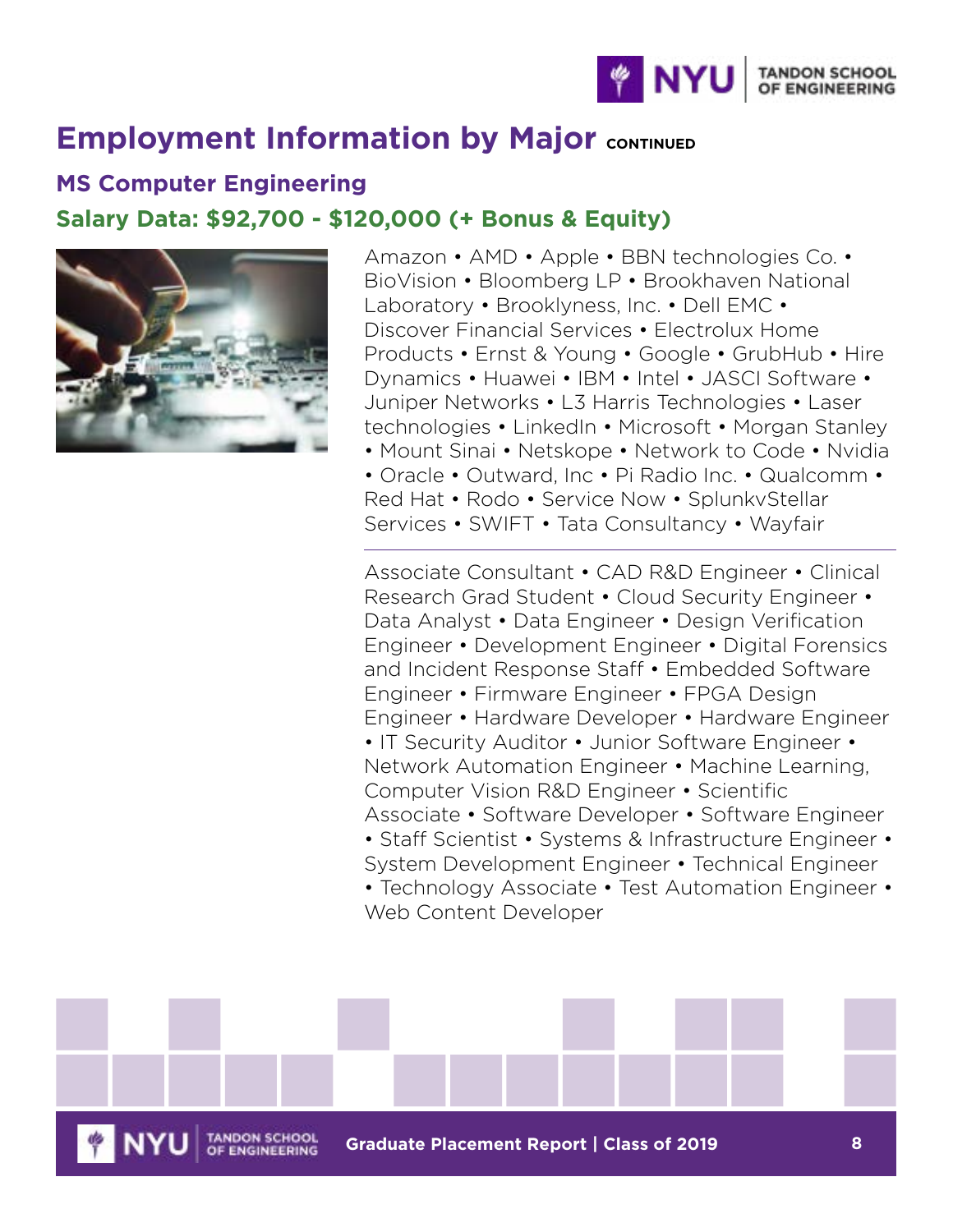

#### **MS Computer Science Salary Data: \$100,000-150,000+**



Accern • Accenture • Adobe • AiCure • Alpha Sights • Amazon • Annalect • Aon • ASAPP • Audible Inc • AWS • Bank of America • Bloomberg LP • ByteDance • C3.ai • CenTrak • CGG • Chatham Financial • Citadel • Citrix • Clarity Insights • CNBC • Cognizant • Deutsche Bank • EA • EPAM Systems • Ericsson • Expedia Group • Facebook • Fast Enterprises • Flatiron Health • Goldman Sachs • Google • GrubHub • Henderson Land Group • Hitachi Vantara • Indeed • Informatica • Integral Ad Science • Intuit • IV Interactive • J.P. Morgan • Jefferies • Lutron Electronics • MAQ Software • MathWorks • Microsoft • Morgan Stanley • Mount Sinai • Murex • NCR Corporation • Netskope • Nokia Bell Labs • OMD USA • Oracle • OTC Markets Group • Palo Alto Networks • Prudential Financial • Quantifi • Salesforce • Scholastic • Sezzle • Spotify • STRIVR • Tencent • Tesla • Twilio Inc • Umlaut • Unilux Graphics • Unity Technologies • Vanguard • Verisk • Viacom • Visa • Vitech Systems Group • VMware • Yahoo • Zillow

API Developer • Applied Deep Learning Research Consultant • Associate Product Manager • Associate Security Engineer • Automation Developer • Broadcast Systems Engineer • Cyber Security Analyst • Data Engineer • Digital Insights Analyst • Engineer • Front End Engineer • Global Risk Analyst • Internal Technology Director • IT Analyst • Offering Manager • Platforms Engineer • Product Analyst • Product Management Analyst • Product Manager • Project Manager • Quality Assurance Analyst • Security Engineer SEO & Analytics Assistant • Software Developer • Technology Analyst • TLP Associate • Web Developer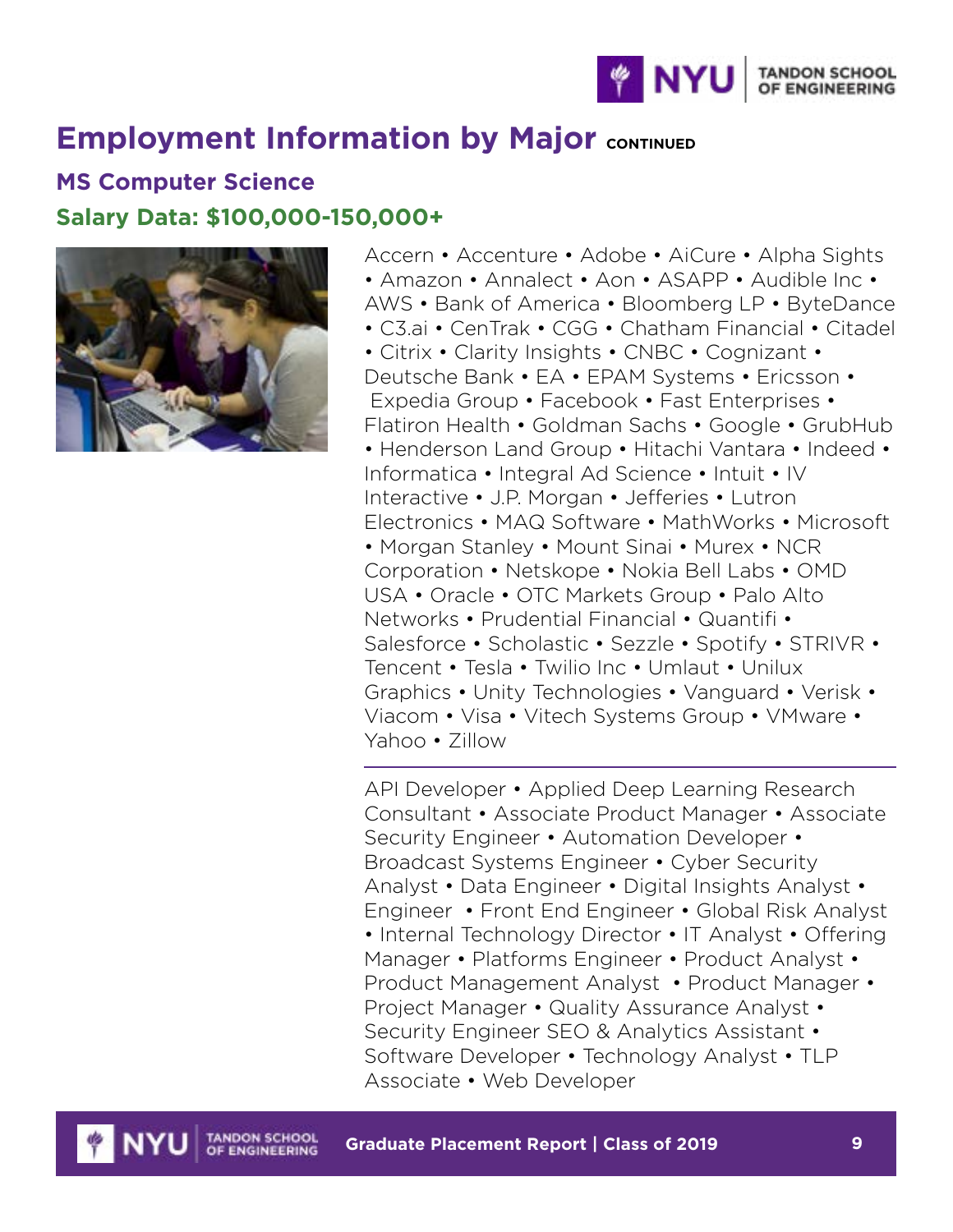

#### **MS Construction Management Salary Data: \$70,000 - \$90,000**



Alba Services • Arup • Con Edison • Curtis Partition Corp • Dept of Citywide Admin Services • Dragados • Elicc Americas Corp • Jacobs • LIRR • M&R Construction Group • MNC General Contractors • Navillus Contracting • NK Construction Consultants • NY Developers & Management • NYC DOD • NYC Transit • OTL Enterprises LLC • PCL Construction • Pizzarotti • Seattle University • TC Electric • TDX Construction Corp • The LiRo Group

Architect • Assistant Project Manager • CM BIM Specialist • Engineering Development Program Associate • Estimator • Estimator Engineer • Field Engineer • Project Control Analyst • Project Coordinator • Project Engineer • Project Manager • Project Superintendent • Resident Engineer Project Manager • Rail Designer • Staff Engineer • Structural Engineer • Transportation Specialist • VDC Engineer

#### **MS Cyber Security Salary Data: \$90,000 - \$100,000**



Aon Cyber Solution • Bank of America • Bloomberg LP • Capital Group • Defiant • DigiStream Investigations • Ernst & Young • FDNY • Google • Munich Re • NCC Group • Northrop Grumman • The Walt Disney Company

Cybersecurity Consultant • Information Security Analyst • IT Risk Technical Analyst • Private Investigator • Security Architecture • Security Engineer • Senior Vice President - Global Information Security Strategy, Controls, and Planning • Software Engineer • Systems Engineering Lead • Technical Specialist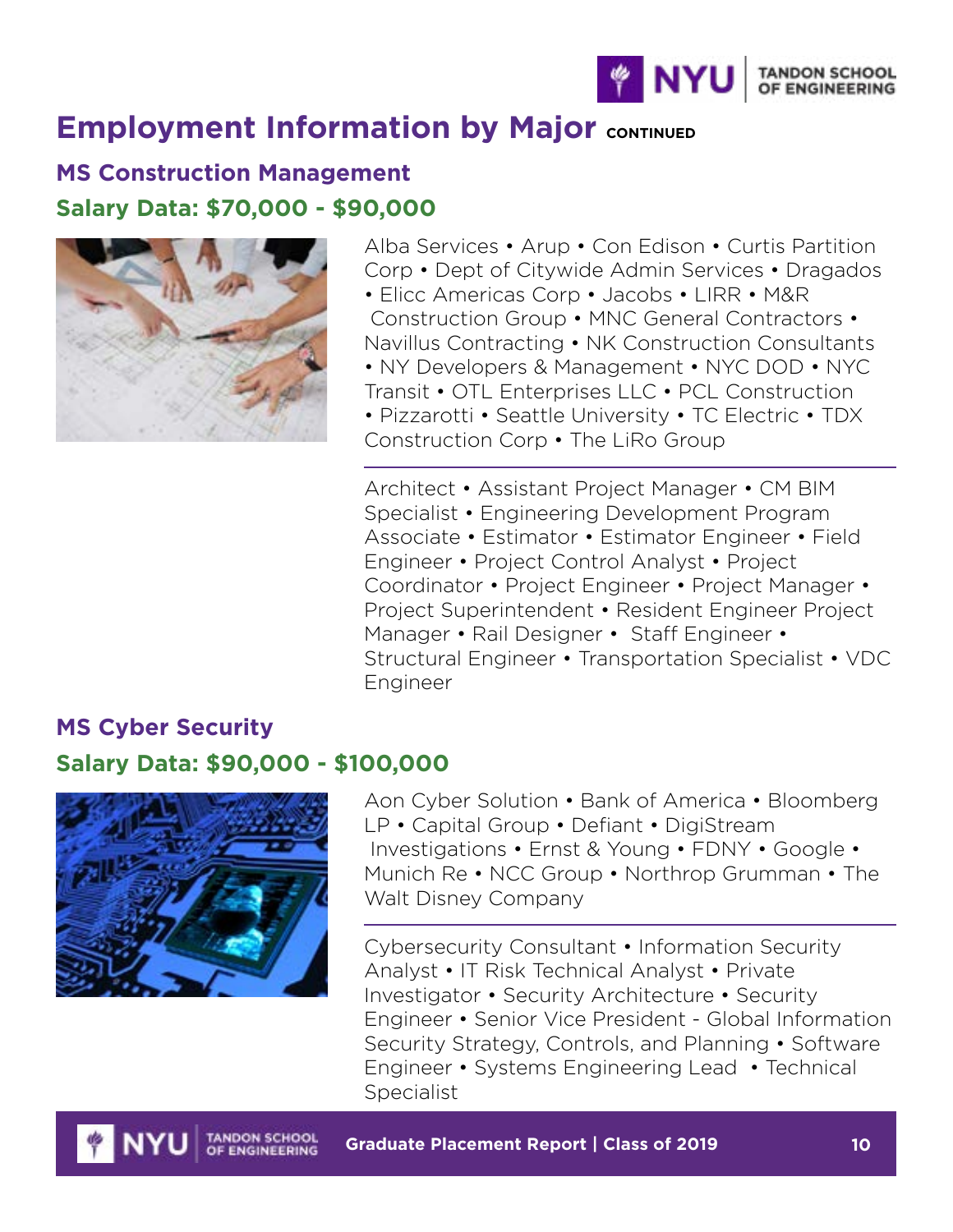

#### **MS Electrical Engineering Salary Data: \$75,000 - \$150,000**



Altice USA • Amazon • Amplicare • Apple • Aptiv • ATI Manufacturing • Blink AI • CTC Global Pte Ltd • Dexcom • Facebook • G3 Technologies • Google • Hewlett Packard • Horizon Robotics • Hudson's Bay Company • Intel • Ivy Biomedical Systems • Kalepa • Metro-North Railroad • Oracle • PSEG Long Island • Qualcomm • Sogeti • VIVA EVE • Yank Technologies

Algorithm Engineer • Associate Engineer • Big Data Engineer • DevOps Engineer • Digital • Marketing Analyst • Electrical Engineer • Hardware Engineer • Knowledge management • Machine Learning Engineer • Power System Protection • Software Engineer • Software Development Engineer • Systems Engineer

#### **MS Environmental Engineering Salary Data: \$75,000 - \$150,000**



Distinct Engineering Solutions, Inc. • Kleinfelder Inc. • NYC DEP • The LiRo Group

Environmental Engineer • Project Engineer

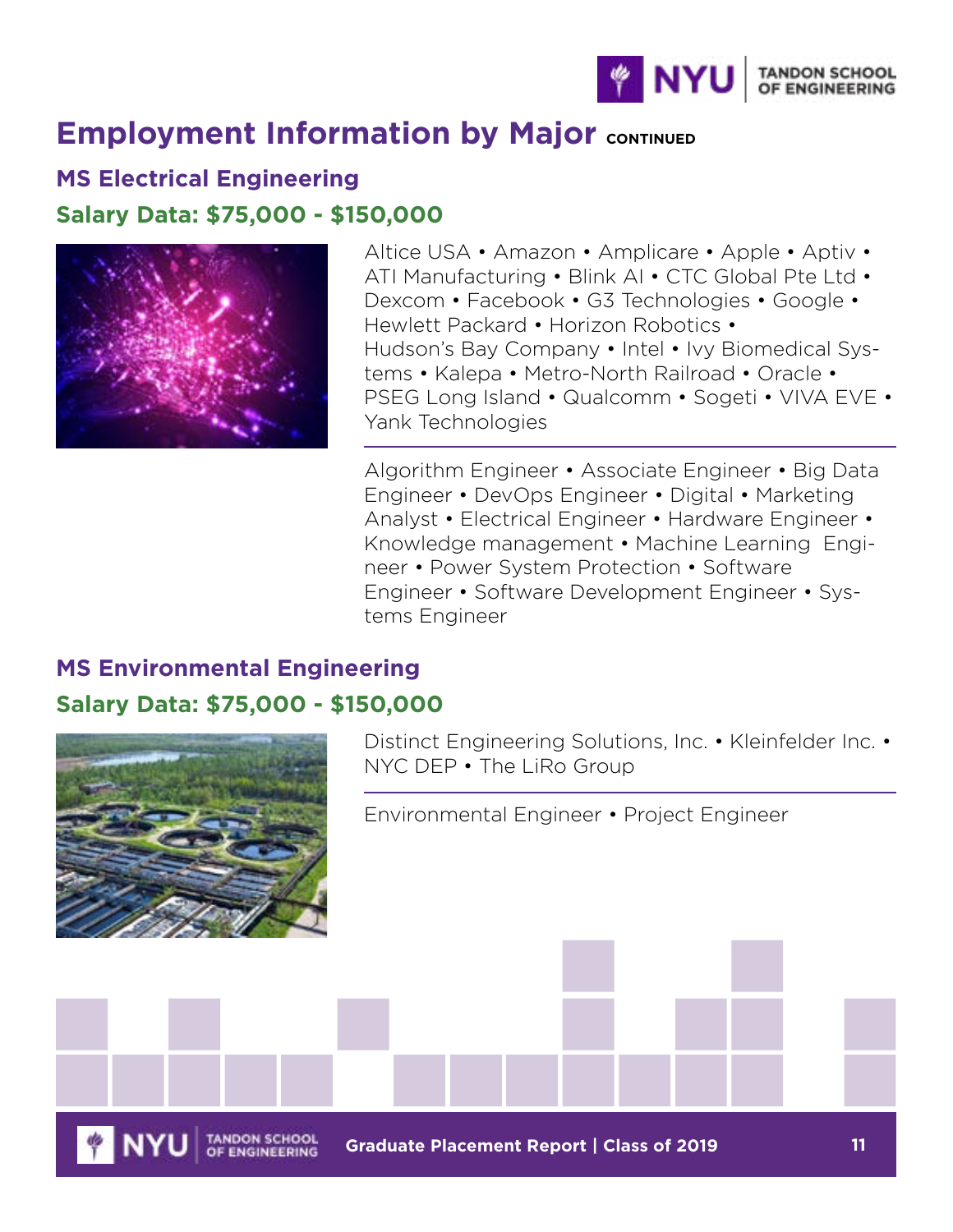

#### **MS Financial Engineering Salary Data: \$60,000 - \$140,000**



AETNA • Affinity Solutions • Amazon • American Express • Amount • Area Probe LLC • Bank of America • Bank of Korea • Brick Accretive Management • ByteDance • Capital One • CCB Fintech • China Financial Futures Exchange • China Securities Co., Ltd. • CICC • Citibank • Citic Securities • CreditSights • Deutsche Bank • Early Warning • Enuit LLC • Ernst & Young • Evergrande Group • Flow Traders • Freddie Mac • Geode Capital • Goldman Sachs • Global AI • Global Atlantic Financial Group • HuaTai Securities • ICBC • Icelandair • Intercontinental Exchange • J.P. Morgan • KPMG • Lenovo • LexisNexis Risk Solutions • Morgan Stanley • MSCI Inc. • Nassau RE • Natixis CIB Americas • New York Life Insurance Company • Olivetree FInancial • Pegasus Tech Ventures • PIMCO • Pirelli • Prudential Financial • PulsePoint • PwC • Qontigo • Radian • RBC Capital Markets • RiskVal Financial Solutions • Standard Chartered Bank • State Street • Stifel Financial Corp. • UBS • Vivo Mobile Communications • Wells Fargo • Whitehall LLC • York Capital Management

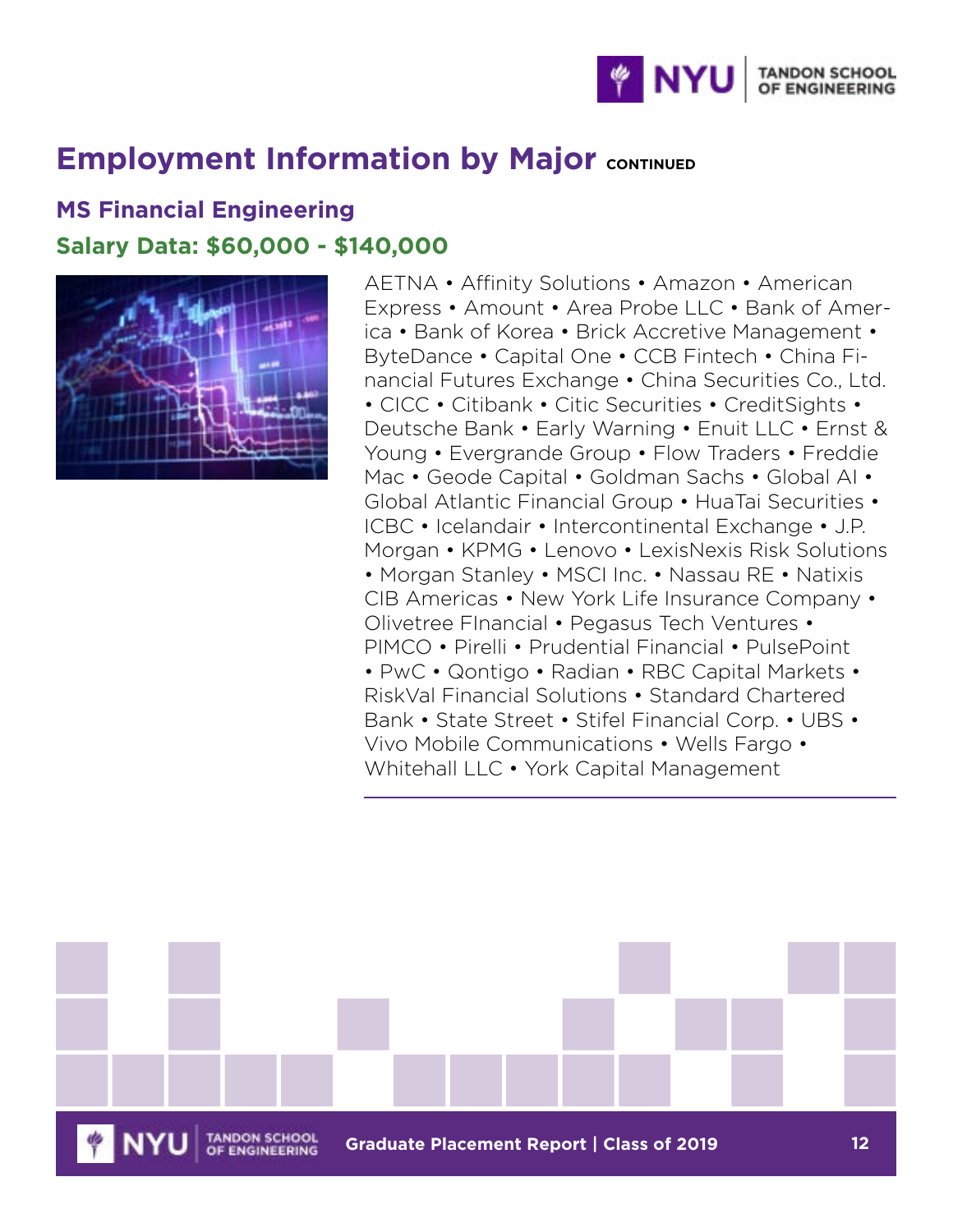

#### **MS Financial Engineering CONTINUED Salary Data: \$60,000 - \$140,000**



Account Analyst • Actuary • Analytic Quality Analyst • Asset Management Analyst • Automation Developer • Big Data Analyst • Business Analyst • Communications Assistant • Corporate Investment Quantitative Financial Analyst • Credit Risk Analyst • Data Analyst • Data Scientist • Financial Analyst • FRM Consultant • Global Alpha Researcher • Global Future Leader Rotational Program • Global Future Leaders Program - Financial Analyst • Investment Banking Winter Analyst • Junior Analyst • Liquidity Risk Analyst • Management Trainee of Actuarial Department • Manager • Manager, Data Science & Analytics •Market Risk Analyst • Market Risk Associate • Option researcher • Portfolio Analyst • Product Specialist • Python developer • Quantitative Analytics • Quantitative Strategist Associate • Quantitative Advisory • Quantitative Analyst • Quantitative Analyst, Enterprise FP&A • Quantitative Developer • Quantitative Risk Analyst • Rates Exotics • Risk Analyst • Risk Manager • Risk Model Associate • Risk Solutions • Senior Business Analyst • Senior Executive-Financial Analytics • Senior Quantitative Analyst • SG Corporate & Investment Banking • Software Engineer • Systems Model Associate • Trader • Trading Analyst

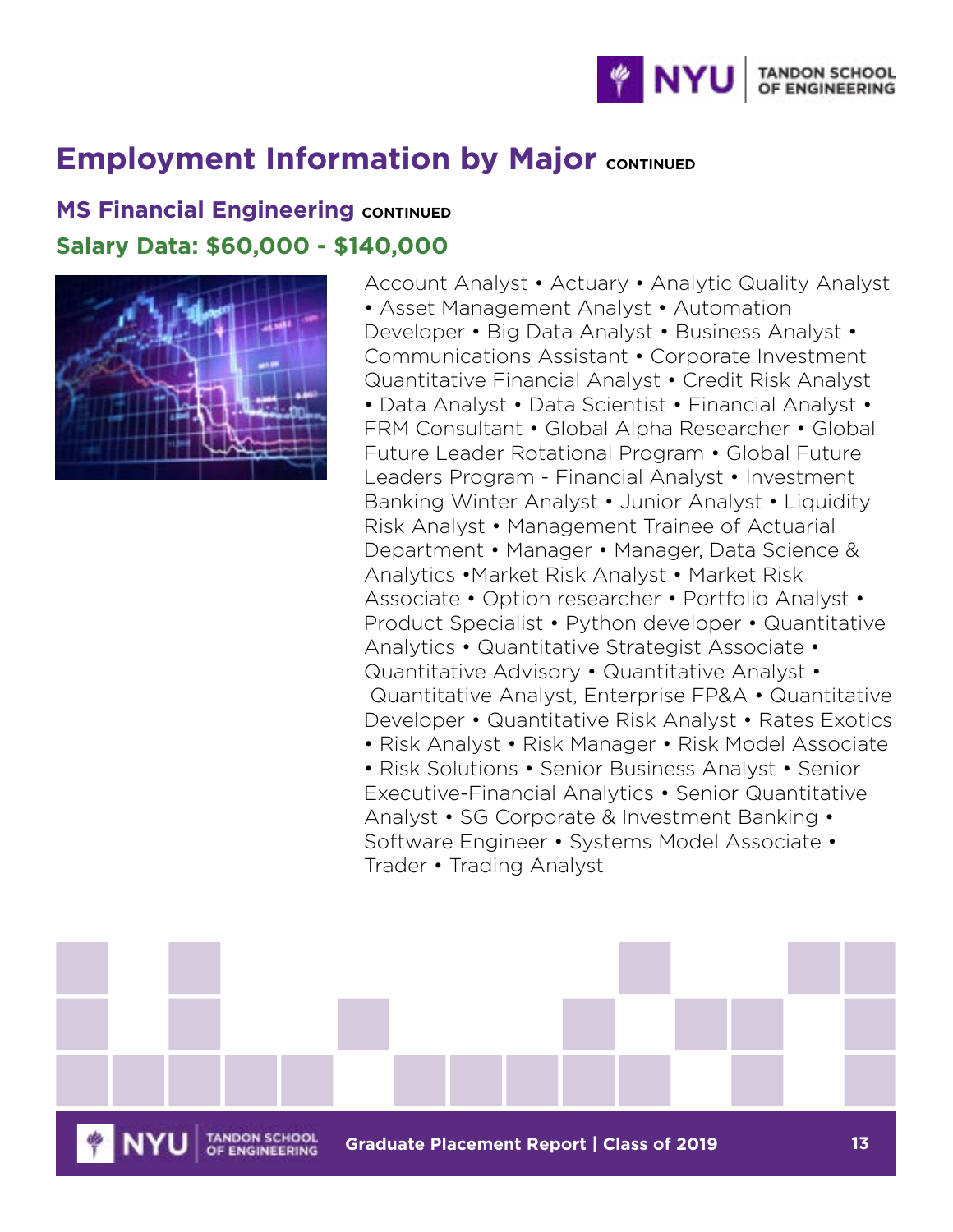

#### **MS Industrial Engineering Salary Data: \$70,000 - \$100,000+**



The 11th Ave Inc • Andwill LLC • Bombardier • BRIDGEi2i • Champion Controls • ChenMed • Chewy

• Continental AG • Cresilon • Deluxe Modular • Latch • National Grid • NYOrtho • S3 Group Inc • SDI

Industries • SenseTime • ShopShops • Smart Grid Solutions • Thorlabs

Area Manager • Assistant Product Manager • Business Analyst • Business Intelligence Developer • Industrial Engineer • Logistics Analyst • Logistics Manager • Product Engineer • Software Developer • Software Engineer • Supply Chain Analyst

#### **MS Integrated Digital Media Salary Data: \$70,000 - \$150,000**



ASME • ByteDance • Cisco • Ernst & Young • Gemini • Genieously • GEP Worldwide • HARMAN International • IBM • Infosys • Lumina • MadHive • Microsoft • NYU • Oracle • Publicis Groupe • ReactiveCore • Redmart • SAP • Solar Power for Artists • Springboard VR • Uhray • Women's Refugee Commission • Worthix

Communications Manager • Consultant • Digital Designer • Digital Manager • Director • Interactive Engineer • Learning Experience Designer • Manager, Automation Systems • Product Designer • Senior Account Manager • Software Architect, Financial Services • UX Designer • UX/Product Designer • UX/UI Designer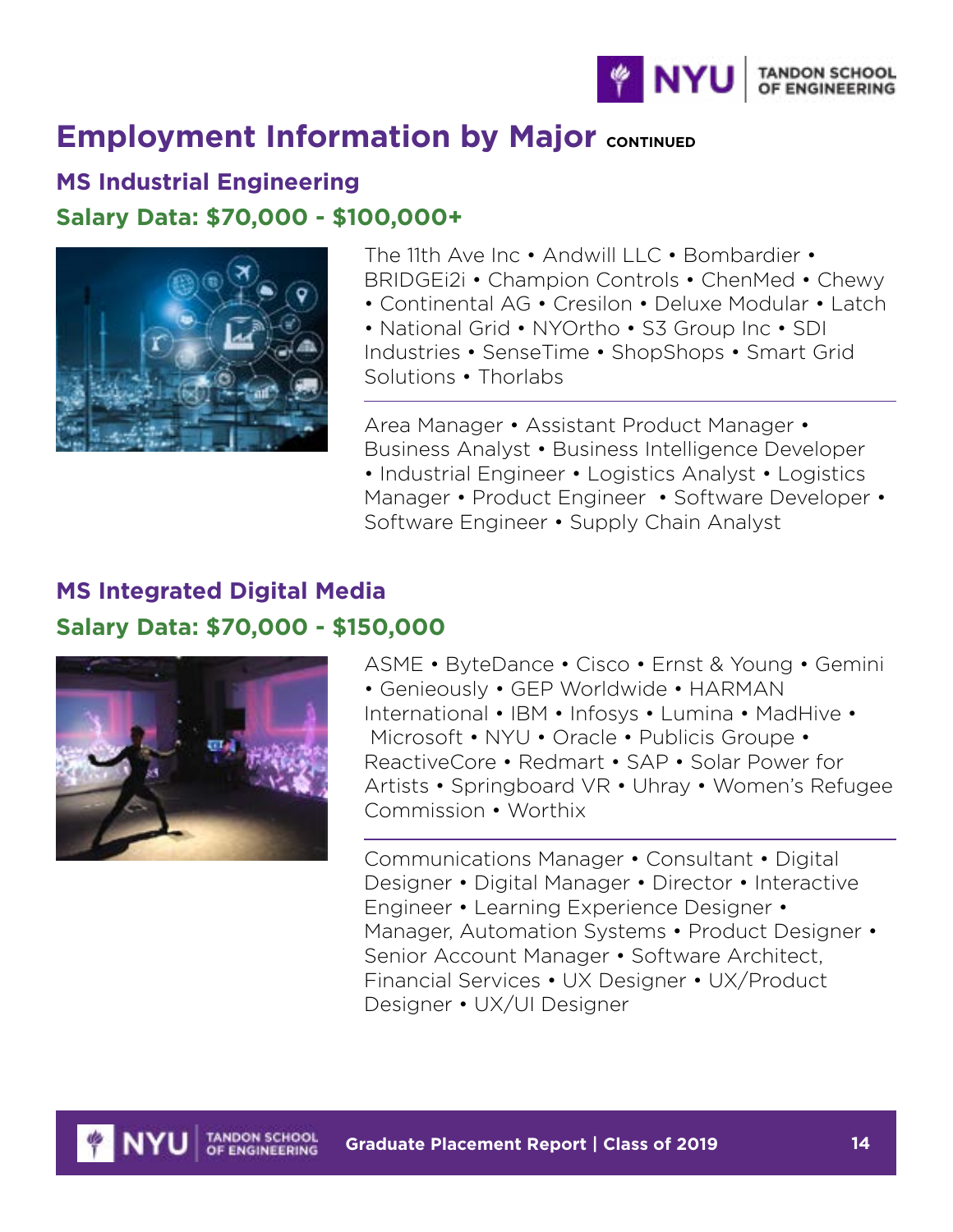

#### **MS Management of Technology Salary Data: \$60,000 - \$120,000+**



8x8 • Accern • Alexion Pharmaceuticals • Altice USA • Amazon • Bancolombia • Bank of China • Bloomberg • Capgemini • Con Edison • Deloitte • DSP Concepts • Elemen • East Harlem Tutorial Program • GuideHouse • Information Builders • IPsoft • J.P. Morgan • Mastercard • McKinsey & Company • New Vision for Public School • Nielsen • OMD USA • Plymouth Rock • PSEG Long Island • RxSense • SAP • Staples • Strategy& • Technical Consulting & Research, Inc. • That's Nice • ThreatModeler Software • Tigress Financial Partners • TransPerfect Legal Solutions • Unilever • Verizon • VMLY&R • Wayfair

Analyst • Audit Operations Analyst • Blockchain Lead • Business Analyst • Business Intelligence Analyst • Data Analyst • Data and Application Specialist • Data Science Analyst • Developer • eDiscovery Project Coordinator • Education Evaluation Specialist • Fiber Access Engineer • Financial Sales Analyst • Human Resources • Junior Officer • Software Development Operations Manager • Market Data Analyst • Market Research Analyst • Network Engineer • Panel Operations Specialist • Product Release Manager • Project Finance Specialist • Senior Associate, Marketing Sciences Data and Analytics • Senior Consultant • Student Information Systems Manager • Systems Design and Data Analytics • Systems Manager • Technical Program Manager • Technical Project Manager • Technical Support Representative • Technology Associate • Technology Professional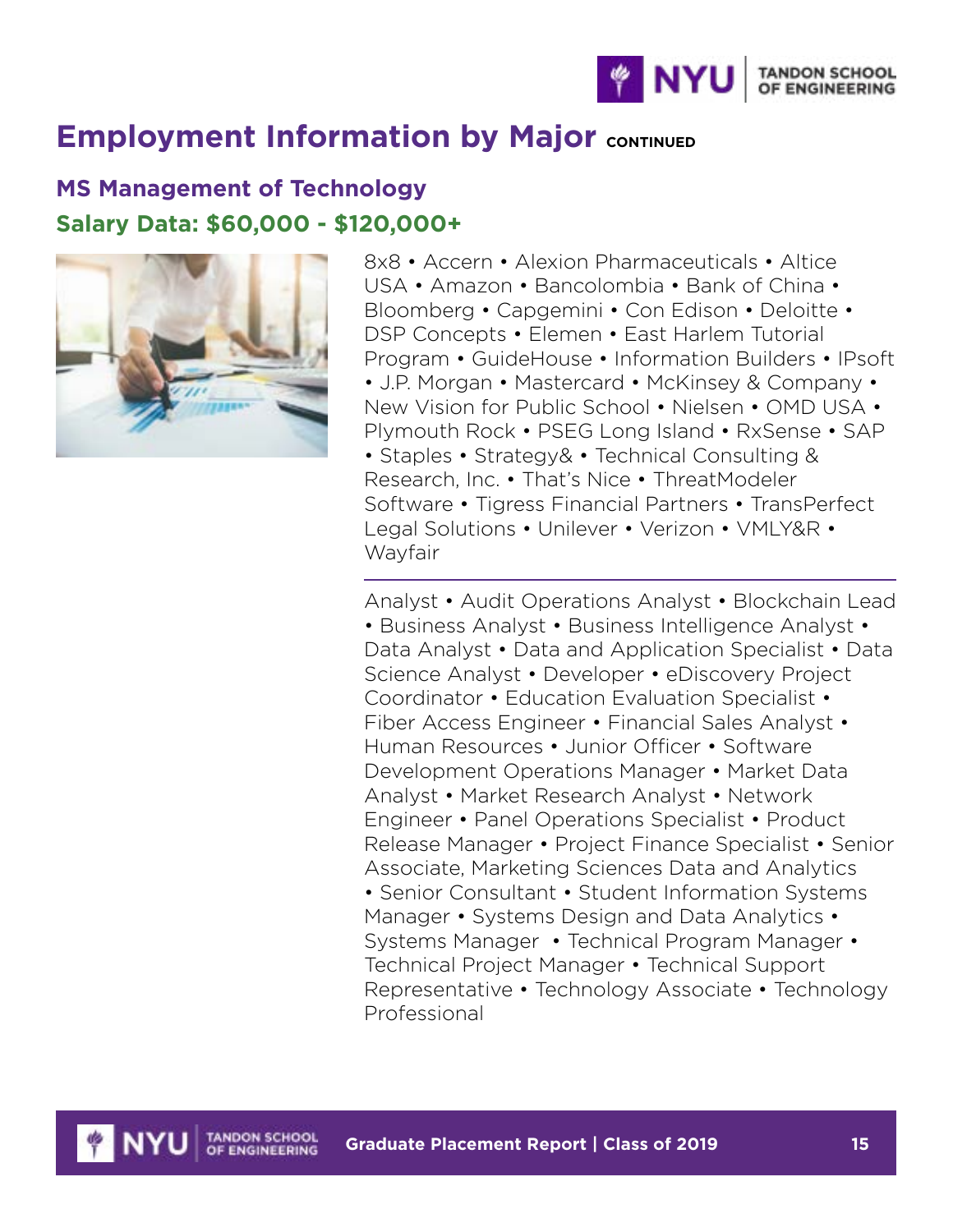

#### **MS Manufacturing Engineering**

#### **Salary Data: \$72,000**



Collins Aerospace • Huron Consulting Group • UTC Aerospace Systems

Manager • Senior Manufacturing Engineer

#### **MS Mechanical Engineering Salary Data: \$60,000 - \$85,000**



AKF Group • BBAC • CMML Lab • CFS Engineering • Con Edison • Google • New York University • TyTus3D • Wirtz Manufacturing

Additive Manufacturing R&D Engineer • Chief Construction Inspector • Engineer • Logistics Management • Manufacturing Engineer • Manager • Senior Manufacturing Engineer

#### **MS Mechatronics & Robotics Salary Data: \$70,000 - \$130,000**



American Specialities • ASML • Axis NJ LLC • Beehex • Bergen Catholic Highschool • General Dynamics Electric Boat • Knightscope • Nvidia • Sycal Engineering • zSpace

Competence Engineer • Computer Vision Engineer • Controls Engineer • Data Scientist • Robot Fleet Manager • Robotics Application Engineer • Robotics Engineer • Robotics Teacher • Structural Engineer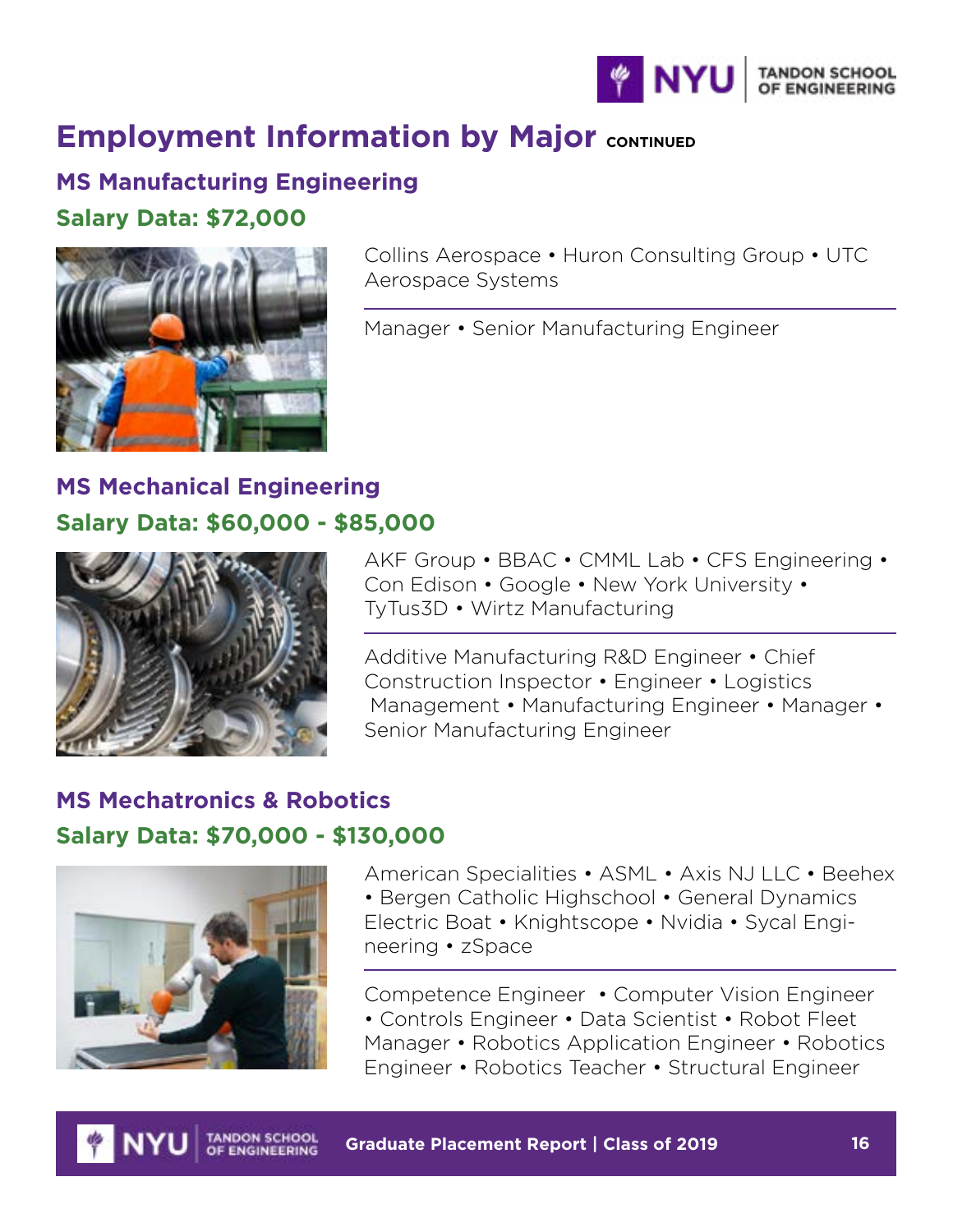

#### **MS Org Behavior, Systems & Analytic Salary Data: \$180,000**



United Nations

Human Resource Officer

#### **MS Transportation Management - Planning and Engineering Salary Data: \$60,000 - \$85,000**



WSP • MTA

Associate Transit Management Analyst • Transportation Engineer

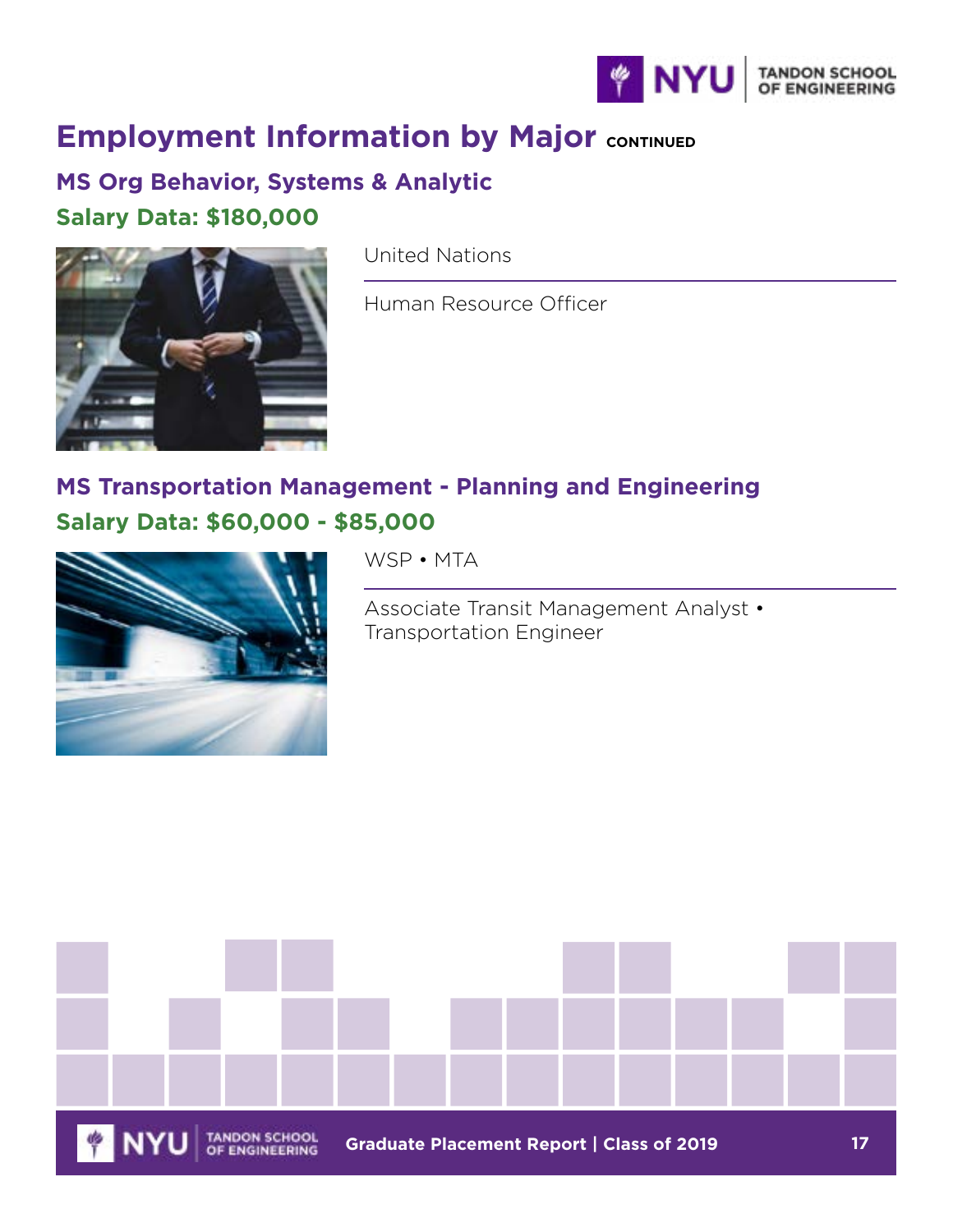

# **Knowledge Rate**

#### **Outcome Graph**

Knowledge Rate : 85.28% (829 total grads)